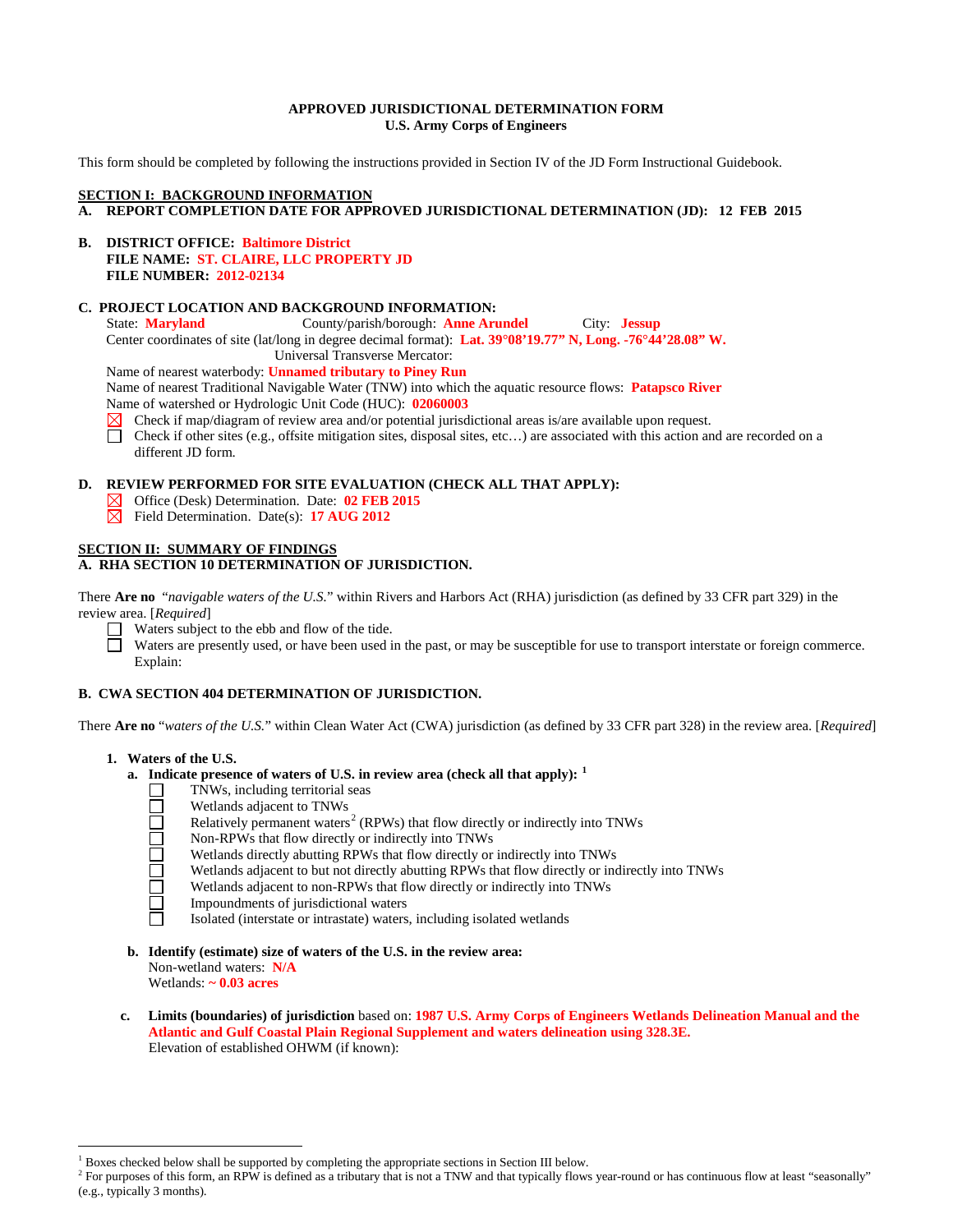# **2. Non-regulated waters/wetlands (check if applicable): [3](#page-1-0)**

Potentially jurisdictional waters and/or wetlands were assessed within the review area and determined to be not jurisdictional. Explain: **The subject wetland is located on a highly disturbed property with an active sand and gravel mine and lacks perennial flow to the downstream RPW. The Corps has determined that isolated wetlands are present at this site. No evidence of a connection, surface flow or other hydrologic connection to any other jurisdictional waters of the United States was observed during the Corps field review. In the State of Maryland, isolated waters are not Federally regulated because of the Wilson Case. That is 33 CFR 328.3(a)(3) has been removed from the Corps regulations in the Fourth Circuit. Therefore, the isolated wetland at this site is not Federally regulated.**

# **SECTION III: CWA ANALYSIS**

## **A. TNWs AND WETLANDS ADJACENT TO TNWs**

**The agencies will assert jurisdiction over TNWs and wetlands adjacent to TNWs. If the aquatic resource is a TNW, complete Section III.A.1 and Section III.D.1. only; if the aquatic resource is a wetland adjacent to a TNW, complete Sections III.A.1 and 2 and Section III.D.1.; otherwise, see Section III.B below**.

# **1. TNW**

Identify TNW:

Summarize rationale supporting determination:

**2. Wetland adjacent to TNW** 

Summarize rationale supporting conclusion that wetland is "adjacent":

## **B. CHARACTERISTICS OF TRIBUTARY (THAT IS NOT A TNW) AND ITS ADJACENT WETLANDS (IF ANY):**

**This section summarizes information regarding characteristics of the tributary and its adjacent wetlands, if any, and it helps determine whether or not the standards for jurisdiction established under Rapanos have been met.** 

**The agencies will assert jurisdiction over non-navigable tributaries of TNWs where the tributaries are "relatively permanent waters" (RPWs), i.e. tributaries that typically flow year-round or have continuous flow at least seasonally (e.g., typically 3 months). A wetland that directly abuts an RPW is also jurisdictional. If the aquatic resource is not a TNW, but has year-round (perennial) flow, skip to Section III.D.2. If the aquatic resource is a wetland directly abutting a tributary with perennial flow, skip to Section III.D.4.** 

**A wetland that is adjacent to but that does not directly abut an RPW requires a significant nexus evaluation. Corps districts and EPA regions will include in the record any available information that documents the existence of a significant nexus between a relatively permanent tributary that is not perennial (and its adjacent wetlands if any) and a traditional navigable water, even though a significant nexus finding is not required as a matter of law.**

**If the waterbody[4](#page-1-1) is not an RPW, or a wetland directly abutting an RPW, a JD will require additional data to determine if the waterbody has a significant nexus with a TNW. If the tributary has adjacent wetlands, the significant nexus evaluation must consider the tributary in combination with all of its adjacent wetlands. This significant nexus evaluation that combines, for analytical purposes, the tributary and all of its adjacent wetlands is used whether the review area identified in the JD request is the tributary, or its adjacent wetlands, or both. If the JD covers a tributary with adjacent wetlands, complete Section III.B.1 for the tributary, Section III.B.2 for any onsite wetlands, and Section III.B.3 for all wetlands adjacent to that tributary, both onsite and offsite. The determination whether a significant nexus exists is determined in Section III.C below.**

# **1. Characteristics of non-TNWs that flow directly or indirectly into TNW**

**(i) General Area Conditions:** Watershed size: Drainage area: Average annual rainfall: inches

Average annual snowfall: inches

# **(ii) Physical Characteristics:**

(a) Relationship with TNW:

 $\Box$  Tributary flows directly into TNW.

Tributary flows through **Pick List** tributaries before entering TNW.

<span id="page-1-0"></span><sup>&</sup>lt;sup>3</sup> Supporting documentation is presented in Section III.F.

<span id="page-1-1"></span><sup>&</sup>lt;sup>4</sup> Note that the Instructional Guidebook contains additional information regarding swales, ditches, washes, and erosional features generally and in the arid West.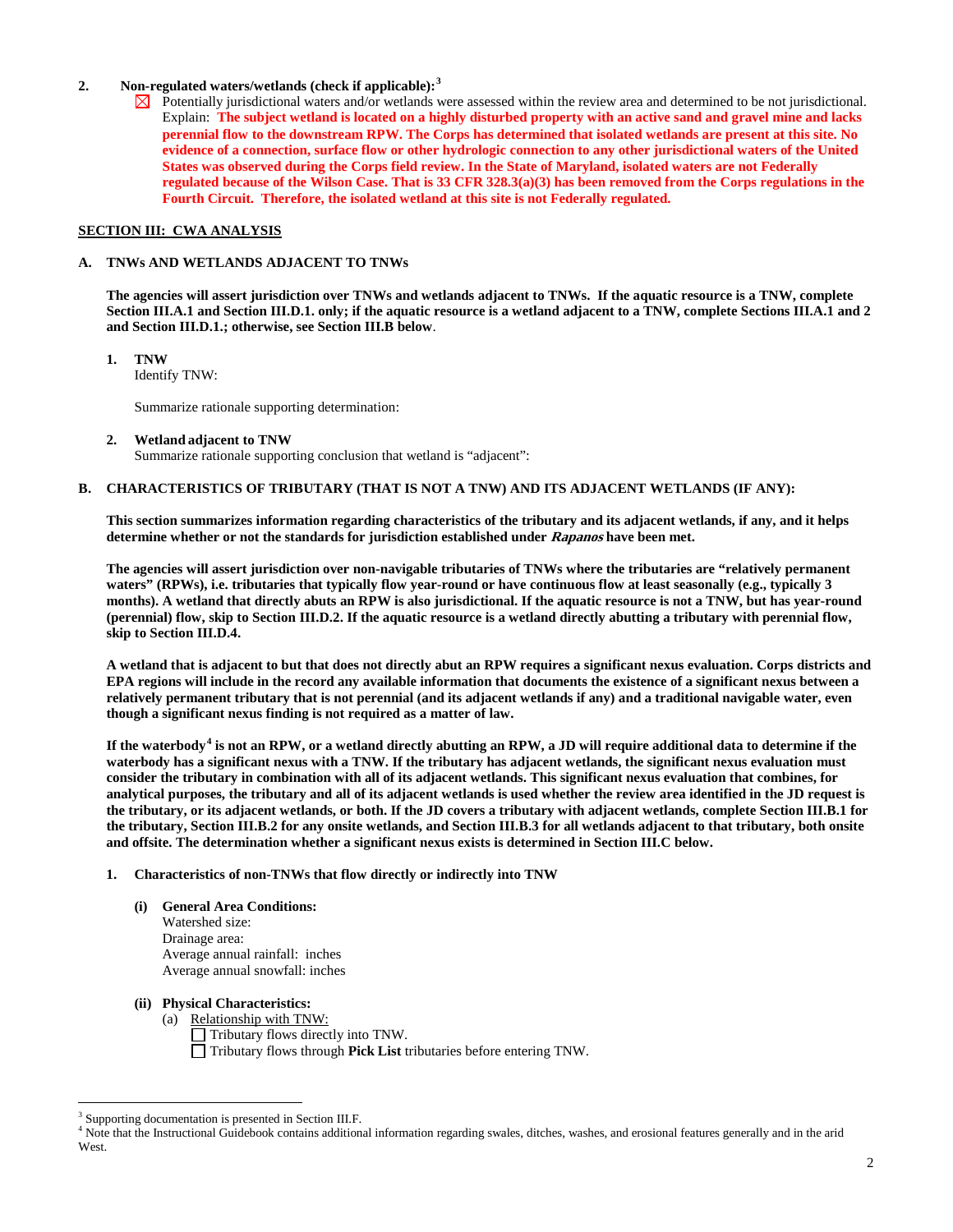| Project waters are river miles from TNW.<br>Project waters are Pick List river miles from RPW.<br>Project waters are Pick List aerial (straight) miles from TNW.<br>Project waters are Pick List aerial (straight) miles from RPW.<br>Project waters cross or serve as state boundaries. Explain: N/A                                                                                                                                                                                                                                                                                                                  |
|------------------------------------------------------------------------------------------------------------------------------------------------------------------------------------------------------------------------------------------------------------------------------------------------------------------------------------------------------------------------------------------------------------------------------------------------------------------------------------------------------------------------------------------------------------------------------------------------------------------------|
| Identify flow route to $TNW5$ :<br>Tributary stream order, if known:                                                                                                                                                                                                                                                                                                                                                                                                                                                                                                                                                   |
| (b) General Tributary Characteristics (check all that apply):<br><b>Tributary</b> is:<br>$\Box$ Natural<br>Artificial (man-made). Explain:<br>Manipulated (man-altered). Explain:                                                                                                                                                                                                                                                                                                                                                                                                                                      |
| <b>Tributary</b> properties with respect to top of bank (estimate):<br>Average width: feet<br>Average depth: foot<br>Average side slopes: Pick List                                                                                                                                                                                                                                                                                                                                                                                                                                                                    |
| Primary tributary substrate composition (check all that apply):<br>$\Box$ Silts<br>Sands<br>Concrete<br>Cobbles<br>Muck<br>Gravel<br>Vegetation. Type/% cover:<br>Bedrock<br>Other. Explain:                                                                                                                                                                                                                                                                                                                                                                                                                           |
| Tributary condition/stability [e.g., highly eroding, sloughing banks]. Explain: Presence of run/riffle/pool complexes.<br>Explain: .<br>Tributary geometry:<br>Tributary gradient (approximate average slope): %                                                                                                                                                                                                                                                                                                                                                                                                       |
| $(c)$ Flow:<br>Tributary provides for: Pick List<br>Estimate average number of flow events in review area/year: Pick List                                                                                                                                                                                                                                                                                                                                                                                                                                                                                              |
| Describe flow regime:<br>Other information on duration and volume:                                                                                                                                                                                                                                                                                                                                                                                                                                                                                                                                                     |
| Surface flow is: Pick List. Characteristics:                                                                                                                                                                                                                                                                                                                                                                                                                                                                                                                                                                           |
| Subsurface flow: Pick List. Explain findings:<br>$\Box$ Dye (or other) test performed:                                                                                                                                                                                                                                                                                                                                                                                                                                                                                                                                 |
| Tributary has (check all that apply):<br>Bed and banks<br>$OHWM6$ (check all indicators that apply):<br>clear, natural line impressed on the bank<br>the presence of litter and debris<br>changes in the character of soil<br>destruction of terrestrial vegetation<br>the presence of wrack line<br>shelving<br>vegetation matted down, bent, or absent<br>sediment sorting<br>leaf litter disturbed or washed away<br>scour<br>multiple observed or predicted flow events<br>sediment deposition<br>abrupt change in plant community<br>water staining<br>other (list):<br>Discontinuous OHWM. <sup>7</sup> Explain: |
| If factors other than the OHWM were used to determine lateral extent of CWA jurisdiction (check all that apply):<br>Mean High Water Mark indicated by:<br>High Tide Line indicated by:<br>$\Box$<br>$\Box$<br>oil or scum line along shore objects<br>survey to available datum;<br>fine shell or debris deposits (foreshore)<br>physical markings;<br>physical markings/characteristics<br>vegetation lines/changes in vegetation types.<br>tidal gauges                                                                                                                                                              |

<span id="page-2-2"></span><span id="page-2-1"></span><span id="page-2-0"></span><sup>&</sup>lt;sup>5</sup> Flow route can be described by identifying, e.g., tributary a, which flows through the review area, to flow into tributary b, which then flows into TNW.<br><sup>6</sup>A natural or man-made discontinuity in the OHWM does not neces the OHWM has been removed by development or agricultural practices). Where there is a break in the OHWM that is unrelated to the waterbody's flow regime (e.g., flow over a rock outcrop or through a culvert), the agencies will look for indicators of flow above and below the break. <sup>7</sup>  $7$ Ibid.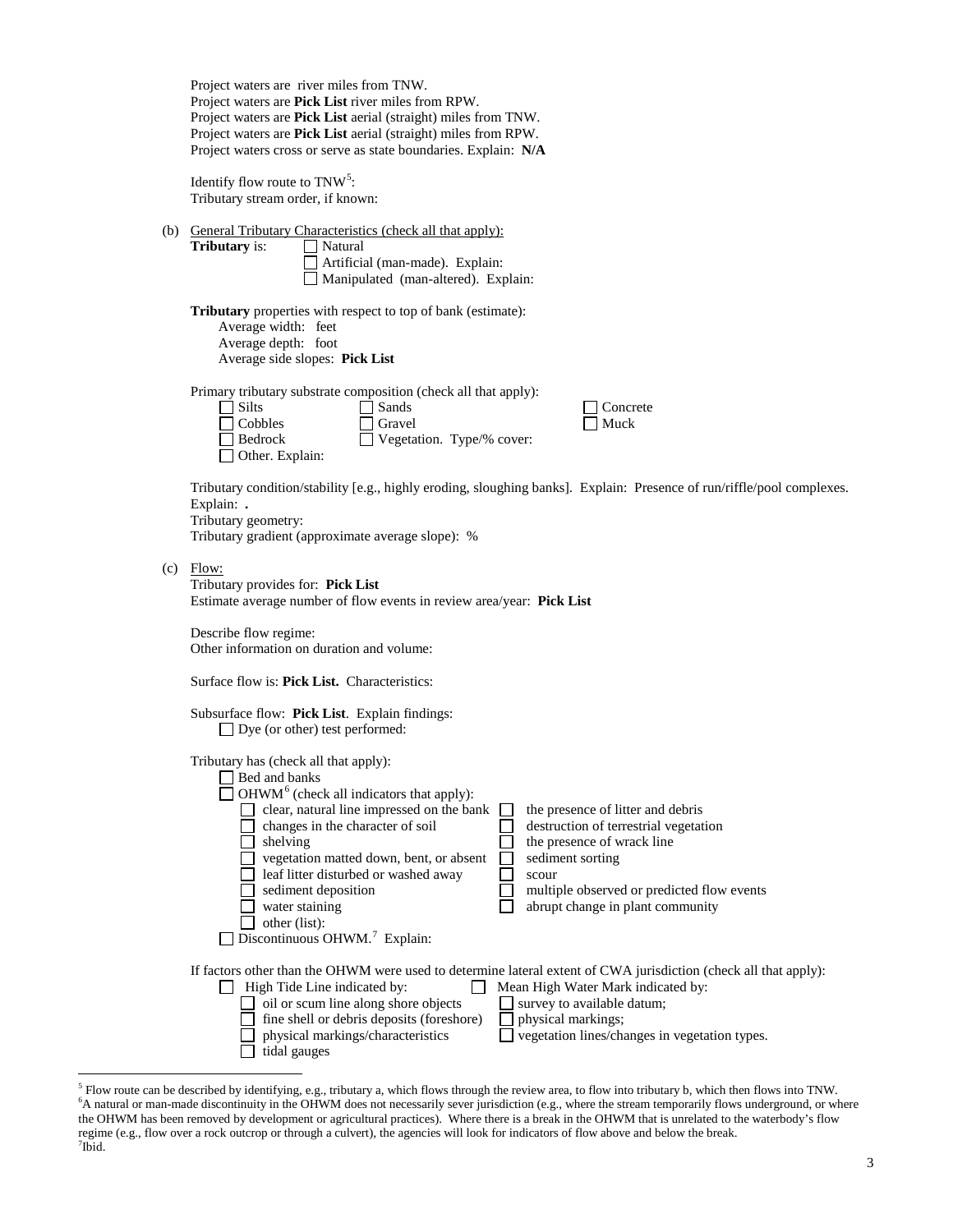$\Box$  other (list):

#### **(iii) Chemical Characteristics:**

Characterize tributary (e.g., water color is clear, discolored, oily film; water quality; general watershed characteristics, etc.). Explain: **.** 

Identify specific pollutants, if known:

#### **(iv) Biological Characteristics. Channel supports (check all that apply):**

- Riparian corridor. Characteristics (type, average width):
- Wetland fringe. Characteristics:
- $\overline{\Box}$  Habitat for:
	- Federally Listed species. Explain findings:
	- Fish/spawn areas. Explain findings:
	- Other environmentally-sensitive species. Explain findings:
	- Aquatic/wildlife diversity. Explain findings:

## **2. Characteristics of wetlands adjacent to non-TNW that flow directly or indirectly into TNW**

#### **(i) Physical Characteristics:**

- (a) General Wetland Characteristics:
	- Properties: Wetland size: Wetland type. Explain: Wetland quality. Explain:**.**  Project wetlands cross or serve as state boundaries. Explain:
- (b) General Flow Relationship with Non-TNW:
	- Flow is:. Explain: Surface flow is**:** Characteristics: Subsurface flow**:** Explain findings: **.** Dye (or other) test performed:

# (c) Wetland Adjacency Determination with Non-TNW:

- $\Box$  Directly abutting
- $\Box$  Not directly abutting
	- Discrete wetland hydrologic connection. Explain:
	- Ecological connection. Explain:
	- Separated by berm/barrier. Explain:
- (d) Proximity (Relationship) to TNW Project wetlands are from TNW. Project waters are aerial (straight) miles from TNW. Flow is from:**.** Estimate approximate location of wetland as within the floodplain.

#### **(ii) Chemical Characteristics:**

Characterize wetland system (e.g., water color is clear, brown, oil film on surface; water quality; general watershed characteristics; etc.). Explain: Identify specific pollutants, if known:

# **(iii) Biological Characteristics. Wetland supports (check all that apply):**

- Riparian buffer. Characteristics (type, average width):
- Vegetation type/percent cover. Explain:
- $\Box$  Habitat for:
- - Federally Listed species. Explain findings:
	- Fish/spawn areas. Explain findings:
	- Other environmentally-sensitive species. Explain findings:
	- Aquatic/wildlife diversity. Explain findings:

# **3. Characteristics of all wetlands adjacent to the tributary (if any)**

All wetland(s) being considered in the cumulative analysis: Approximately (**+/-** ) acres in total are being considered in the cumulative analysis. For each wetland, specify the following:

Directly abuts? (Y/N) Size (in acres) Directly abuts? (Y/N) Size (in acres)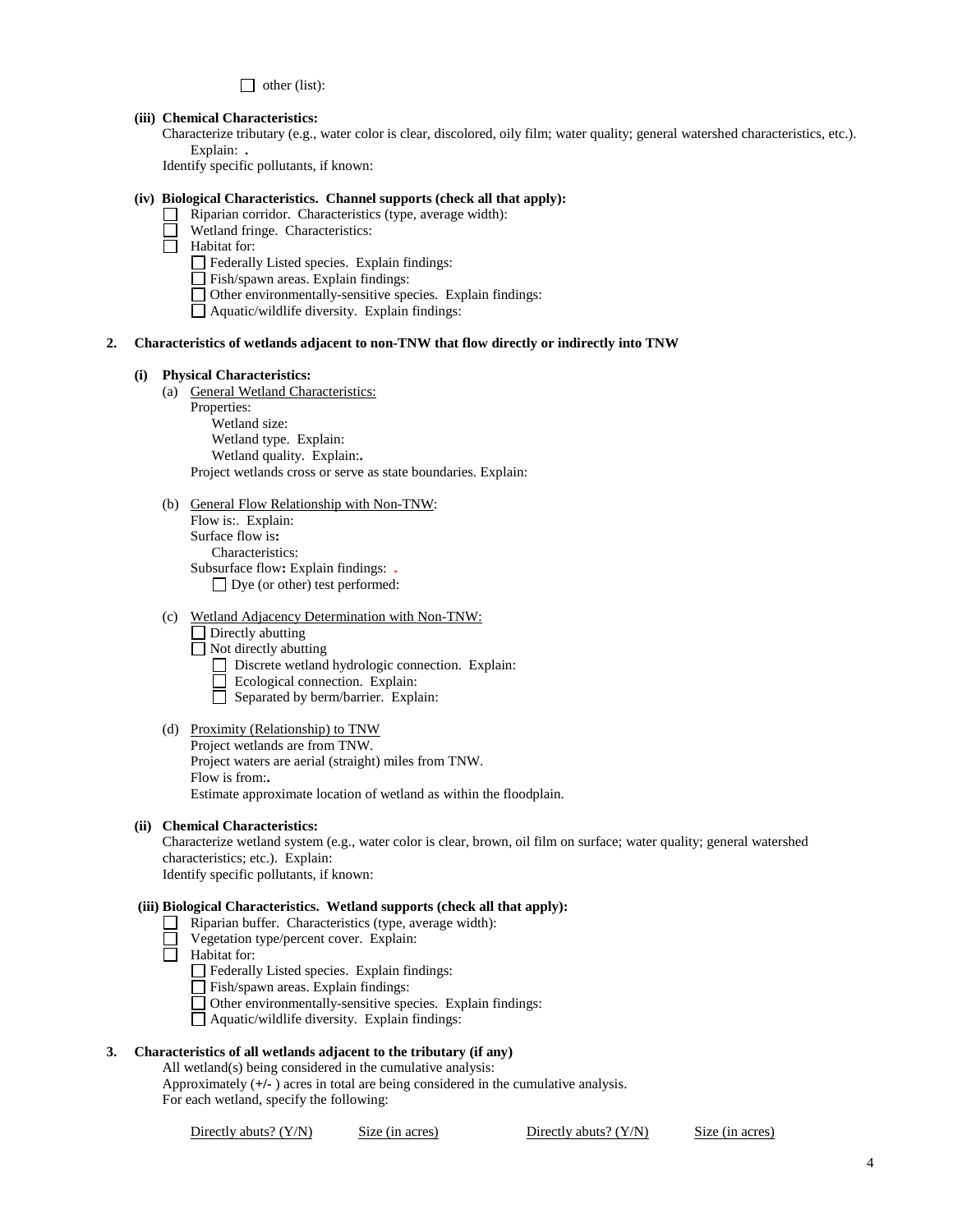**+/-**

Summarize overall biological, chemical and physical functions being performed:

# **C. SIGNIFICANT NEXUS DETERMINATION**

**A significant nexus analysis will assess the flow characteristics and functions of the tributary itself and the functions performed by any wetlands adjacent to the tributary to determine if they significantly affect the chemical, physical, and biological integrity of a TNW. For each of the following situations, a significant nexus exists if the tributary, in combination with all of its adjacent wetlands, has more than a speculative or insubstantial effect on the chemical, physical and/or biological integrity of a TNW. Considerations when evaluating significant nexus include, but are not limited to the volume, duration, and frequency of the flow of water in the tributary and its proximity to a TNW, and the functions performed by the tributary and all its adjacent wetlands. It is not appropriate to determine significant nexus based solely on any specific threshold of distance (e.g. between a tributary and its adjacent wetland or between a tributary and the TNW). Similarly, the fact an adjacent wetland lies within or outside of a floodplain is not solely determinative of significant nexus.** 

#### **Draw connections between the features documented and the effects on the TNW, as identified in the** *Rapanos* **Guidance and discussed in the Instructional Guidebook. Factors to consider include, for example:**

- Does the tributary, in combination with its adjacent wetlands (if any), have the capacity to carry pollutants or flood waters to TNWs, or to reduce the amount of pollutants or flood waters reaching a TNW?
- Does the tributary, in combination with its adjacent wetlands (if any), provide habitat and lifecycle support functions for fish and other species, such as feeding, nesting, spawning, or rearing young for species that are present in the TNW?
- Does the tributary, in combination with its adjacent wetlands (if any), have the capacity to transfer nutrients and organic carbon that support downstream foodwebs?
- Does the tributary, in combination with its adjacent wetlands (if any), have other relationships to the physical, chemical, or biological integrity of the TNW?

#### **Note: the above list of considerations is not inclusive and other functions observed or known to occur should be documented below:**

- **1. Significant nexus findings for non-RPW that has no adjacent wetlands and flows directly or indirectly into TNWs.** Explain findings of presence or absence of significant nexus below, based on the tributary itself, then go to Section III.D: **The on-site wetland provides the following functions that may affect TNW:**
- **2. Significant nexus findings for non-RPW and its adjacent wetlands, where the non-RPW flows directly or indirectly into TNWs.** Explain findings of presence or absence of significant nexus below, based on the tributary in combination with all of its adjacent wetlands, then go to Section III.D:
- **3. Significant nexus findings for wetlands adjacent to an RPW but that do not directly abut the RPW.** Explain findings of presence or absence of significant nexus below, based on the tributary in combination with all of its adjacent wetlands, then go to Section III.D: The wetland likely serves as vernal pool habitat.

## **D. DETERMINATIONS OF JURISDICTIONAL FINDINGS. THE SUBJECT WATERS/WETLANDS ARE (CHECK ALL THAT APPLY):**

**1. TNWs and Adjacent Wetlands.** Check all that apply and provide size estimates in review area:  $\Box$  TNWs: linear feet width (ft), Or, acres. □ Wetlands adjacent to TNWs: acres.

# **2. RPWs that flow directly or indirectly into TNWs.**

- Tributaries of TNWs where tributaries typically flow year-round are jurisdictional. Provide data and rationale indicating that tributary is perennial:
- $\Box$  Tributaries of TNW where tributaries have continuous flow "seasonally" (e.g., typically three months each year) are jurisdictional. Data supporting this conclusion is provided at Section III.B. Provide rationale indicating that tributary flows seasonally:

Provide estimates for jurisdictional waters in the review area (check all that apply):

- Tributary waters: linear feet width (ft).
- □ Other non-wetland waters: acres.
	- Identify type(s) of waters:

# **3. Non-RPWs[8](#page-4-0) that flow directly or indirectly into TNWs.**

Waterbody that is not a TNW or an RPW, but flows directly or indirectly into a TNW, and it has a significant nexus with a TNW is jurisdictional. Data supporting this conclusion is provided in Section III.C.

<span id="page-4-0"></span> <sup>8</sup> See Footnote # 3.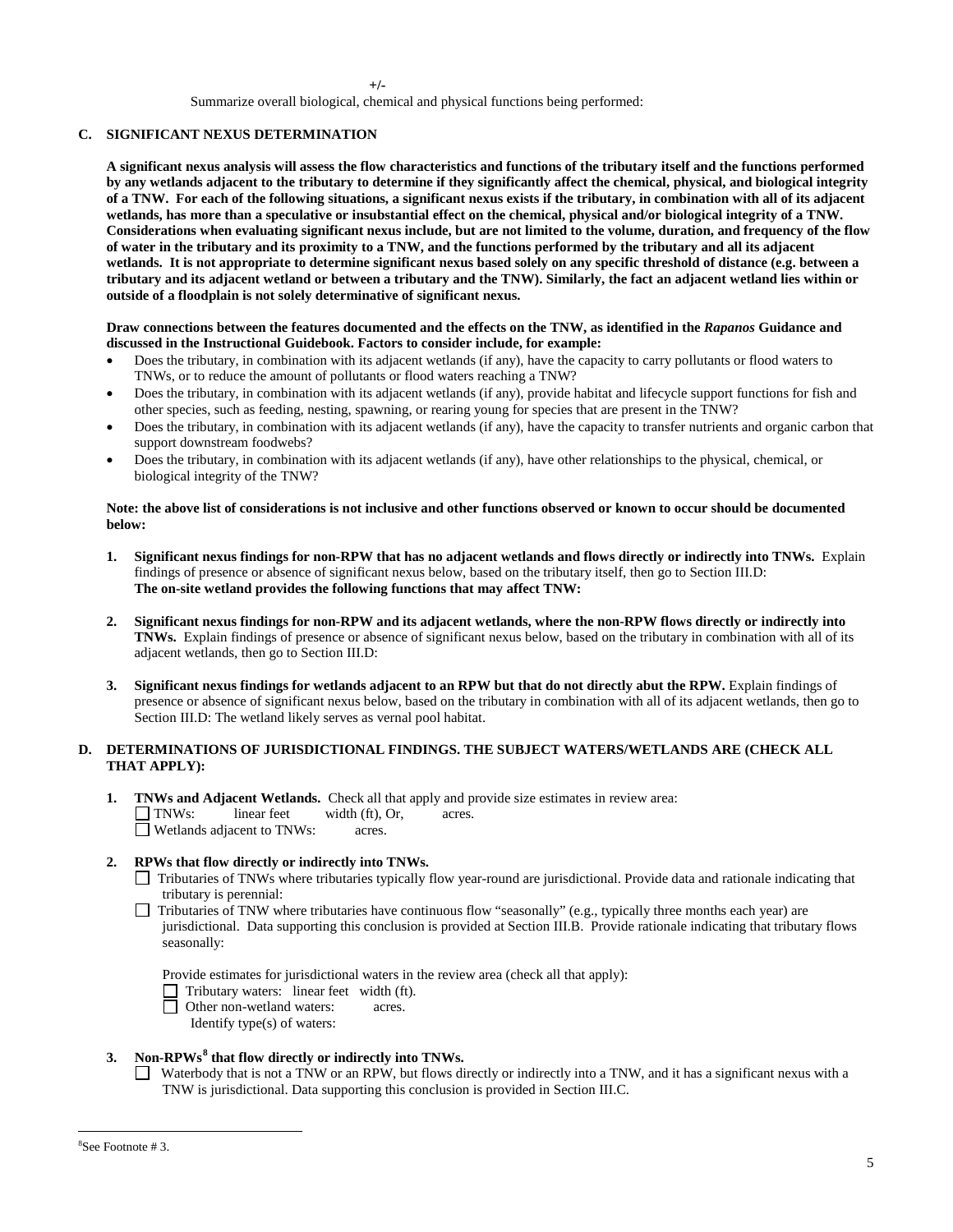Provide estimates for jurisdictional waters within the review area (check all that apply):

- **Tributary waters:**
- □ Other non-wetland waters: acres.
	- Identify type(s) of waters:

# **4. Wetlands directly abutting an RPW that flow directly or indirectly into TNWs.**

Wetlands directly abut RPW and thus are jurisdictional as adjacent wetlands.

- Wetlands directly abutting an RPW where tributaries typically flow year-round. Provide data and rationale indicating that tributary is perennial in Section III.D.2, above. Provide rationale indicating that wetland is directly abutting an RPW:
- Wetlands directly abutting an RPW where tributaries typically flow "seasonally." Provide data indicating that tributary is seasonal in Section III.B and rationale in Section III.D.2, above. Provide rationale indicating that wetland is directly abutting an RPW:

Provide acreage estimates for jurisdictional wetlands in the review area: acres.

# **5. Wetlands adjacent to but not directly abutting an RPW that flow directly or indirectly into TNWs.**

Wetlands that do not directly abut an RPW, but when considered in combination with the tributary to which they are adjacent and with similarly situated adjacent wetlands, have a significant nexus with a TNW are jurisidictional. Data supporting this conclusion is provided at Section III.C.

Provide acreage estimates for jurisdictional wetlands in the review area: acres.

- **6. Wetlands adjacent to non-RPWs that flow directly or indirectly into TNWs.** 
	- Wetlands adjacent to such waters, and have when considered in combination with the tributary to which they are adjacent and with similarly situated adjacent wetlands, have a significant nexus with a TNW are jurisdictional. Data supporting this conclusion is provided at Section III.C.

Provide estimates for jurisdictional wetlands in the review area:acres.

# **7. Impoundments of jurisdictional waters. [9](#page-5-0)**

As a general rule, the impoundment of a jurisdictional tributary remains jurisdictional.

- Demonstrate that impoundment was created from "waters of the U.S.," or
- Demonstrate that water meets the criteria for one of the categories presented above (1-6), or
- $\Box$ Demonstrate that water is isolated with a nexus to commerce (see E below).

## **E. ISOLATED [INTERSTATE OR INTRA-STATE] WATERS, INCLUDING ISOLATED WETLANDS, THE USE, DEGRADATION OR DESTRUCTION OF WHICH COULD AFFECT INTERSTATE COMMERCE, INCLUDING ANY SUCH WATERS (CHECK ALL THAT APPLY):[10](#page-5-1)**

 $\Box$  which are or could be used by interstate or foreign travelers for recreational or other purposes.<br>  $\Box$  from which fish or shellfish are or could be taken and sold in interstate or foreign commerce.

- $\Box$  from which fish or shellfish are or could be taken and sold in interstate or foreign commerce.<br> $\Box$  which are or could be used for industrial purposes by industries in interstate commerce.
	- which are or could be used for industrial purposes by industries in interstate commerce.
	- Interstate isolated waters.Explain:
- Other factors.Explain:

# **Identify water body and summarize rationale supporting determination:**

Provide estimates for jurisdictional waters in the review area (check all that apply):

- Tributary waters: linear feet width (ft).
- **D** Other non-wetland waters: acres.
	- Identify type(s) of waters:
- **Wetlands:** acres.

# **F. NON-JURISDICTIONAL WATERS, INCLUDING WETLANDS (CHECK ALL THAT APPLY):**

- If potential wetlands were assessed within the review area, these areas did not meet the criteria in the 1987 Corps of Engineers Wetland Delineation Manual and/or appropriate Regional Supplements.
- Review area included isolated waters with no substantial nexus to interstate (or foreign) commerce. Prior to the Jan 2001 Supreme Court decision in "*SWANCC*," the review area would have been regulated based solely on the  $\Box$ "Migratory Bird Rule" (MBR).
- Waters do not meet the "Significant Nexus" standard, where such a finding is required for jurisdiction. Explain:

<span id="page-5-0"></span><sup>&</sup>lt;sup>9</sup> To complete the analysis refer to the key in Section III.D.6 of the Instructional Guidebook.

<span id="page-5-1"></span><sup>&</sup>lt;sup>10</sup> Prior to asserting or declining CWA jurisdiction based solely on this category, Corps Districts will elevate the action to Corps and EPA HQ for **review consistent with the process described in the Corps/EPA** *Memorandum Regarding CWA Act Jurisdiction Following Rapanos.*